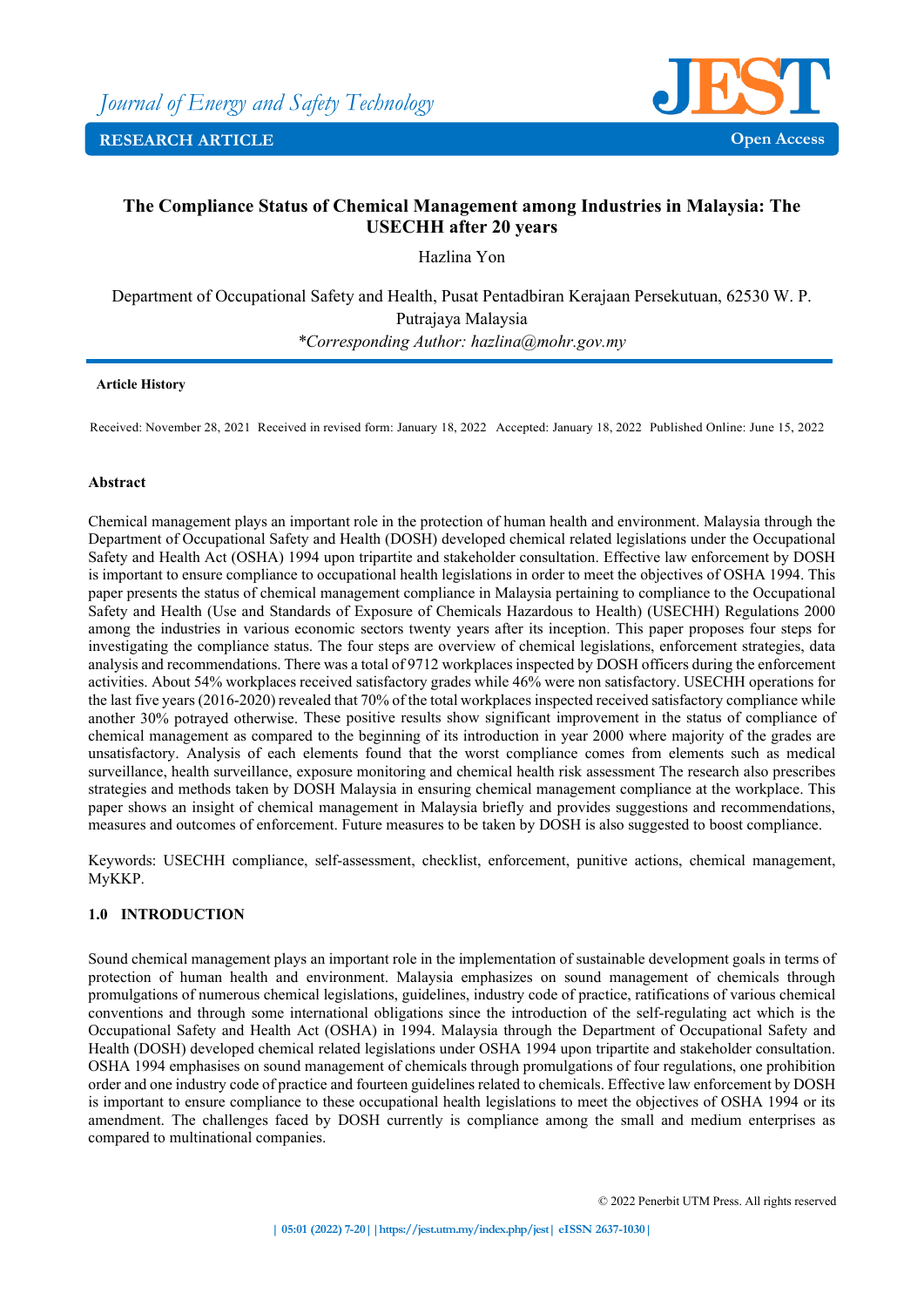Chemical management has been promoted by various international organisation globally. Examples of these organisations are the United Nation Environmental Programme (UNEP) through Strategic Approach to International Chemicals Management (SAICM), the International Labor Organization (ILO) through its various chemical conventions and the Asia-Pacific Economic Cooperation (APEC) Chemical Dialogue for regional cooperation on chemical management in the Asia-Pacific region (Ying W. et. al, 2016).

According to the ILO ( ILO, 2020), over 20 million workers employed in the chemical industries. Improper use of chemicals can cause adverse health effects to its users. The ILO estimates that yearly there is around 2.3 million men and women around the world give way to work-related accidents and diseases; and these accidents and diseases increased annually (ILO, 2020).

Statistics from the Social Security Organization (SOCSO) Malaysia indicated an increase in the number of occupational diseases associated with chemical exposures from 64 to 93 cases between the year 2016 and 2018. Occupational cancer in Malaysia also shows an increment of 200% from the year 2017 as compared to year 2018 while the increment in the number of respiratory diseases and skin diseases appeared to be insignificant between the same years (SOCSO, 2016-2018). Occupational poisoning figures from DOSH Malaysia indicated an increased figure from 26 to 141 between the year 2015 to 2018 (DOSH, 2021) while the total number of confirmed occupational diseases and occupational poisoning cases in Malaysia show an increasing trend from 2005 till 2019 as depicted in Figure 1 (BDAPP, DOSH Malaysia, 2021).



**Figure 1**: Statistic of Occupational Poisoning and Occupational Diseases from 2005-2020

Statistics from DOSH through Chemical Information Management System (CIMS) shows that the total quantity of chemicals in 2019 dropped by almost 50% from the total quantity of chemicals in 2018 i.e., from 602 million tonne to 297 million tonne (Chemical Management Division, 2019). However, the total number of accounts in the submission platform and the number of chemical suppliers in Malaysia show an increasing trend from 2015 to 2019 as shown in Figure 2. These data further emphasizes the influx of chemicals into Malaysia is dynamic and also largely depends on inventory submission from suppliers into the CIMS platform.

Due to the increasing number of occupational diseases, occupational poisoning, the increasing number of chemical suppliers and the large target audiences where chemicals usage covers in Malaysia, compliance status in chemical management is crucial to be determined. This is to anticipate whether current enforcement strategies adopted by DOSH is sufficient to minimize the risk of chemicals hazardous to health at workplace and whether each Malaysian workers are protected from the health risk of chemicals hazardous to health they are exposed to.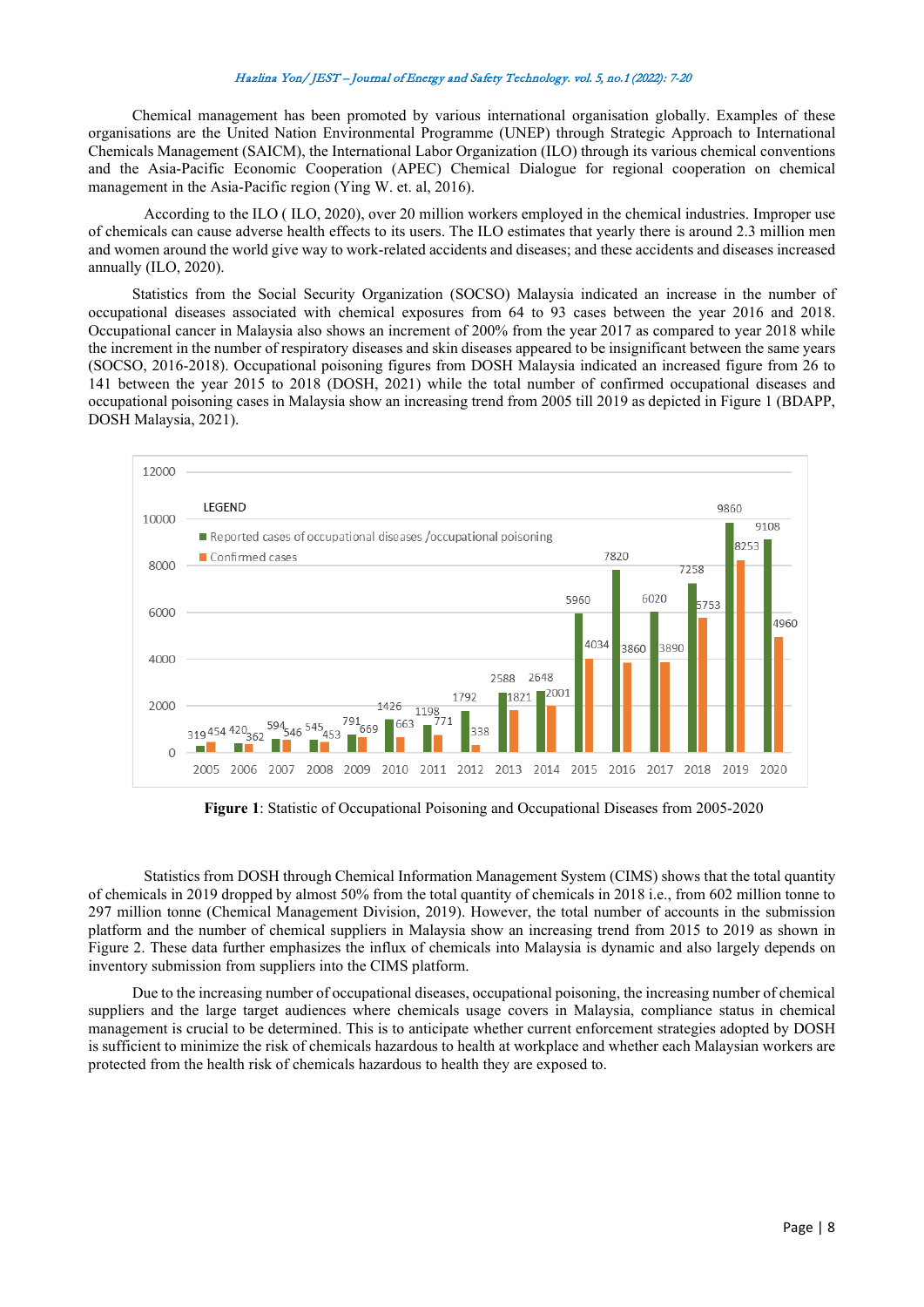

**Figure 2**: Total number of CIMS accounts submitted by chemical suppliers.

There are limited studies on chemical compliance using USECHH Regulations 2000 as a parameter to determine compliance level in Malaysia. Few studies among industrial chemical laboratories in Klang Valley and universities conducted revealed that training, awareness, knowledge and management commitment play a major role in the compliance status (Aznan, N., Jusoh, M., Zakaria, Z.Y., 2019).

This paper presents the status of chemical management compliance in Malaysia particularly pertaining to compliance to the USECHH regulations twenty years after its inception among the industries in various economic sectors. This research also prescribes strategies and methods taken by the law enforcement authority i.e. DOSH Malaysia in ensuring chemical management compliance at the workplace. Based on the research findings, this paper shows an insight of chemical management in Malaysia at a glance and provides suggestions, recommendations, measures and outcomes of enforcement. Future measures to be taken by DOSH is also suggested to boost compliance. At the same time, the outcomes and implications of this study on chemical management and chemical safety status in Malaysia can also be used as a reference to other developing countries in improving their chemical management.

## **2.0 MATERIALS AND METHODS**

#### **2.1 Aims and Objectives**

The significance of this paper is to contribute an added knowledge to the occupational safety and health practitioners, DOSH officers, academia, the public at large and other developing countries about the status of chemical management compliance in Malaysia. The proposed methodology covers an overview of chemical legislations enforced by DOSH, overview of enforcement strategies adopted by DOSH, analysis of enforcement data and outcomes of enforcement from 2010 to 2020 for compliance with the USECHH Regulations 2000 and finally proposes future recommendations and suggestions based on the research findings as illustrated in Figure 3.

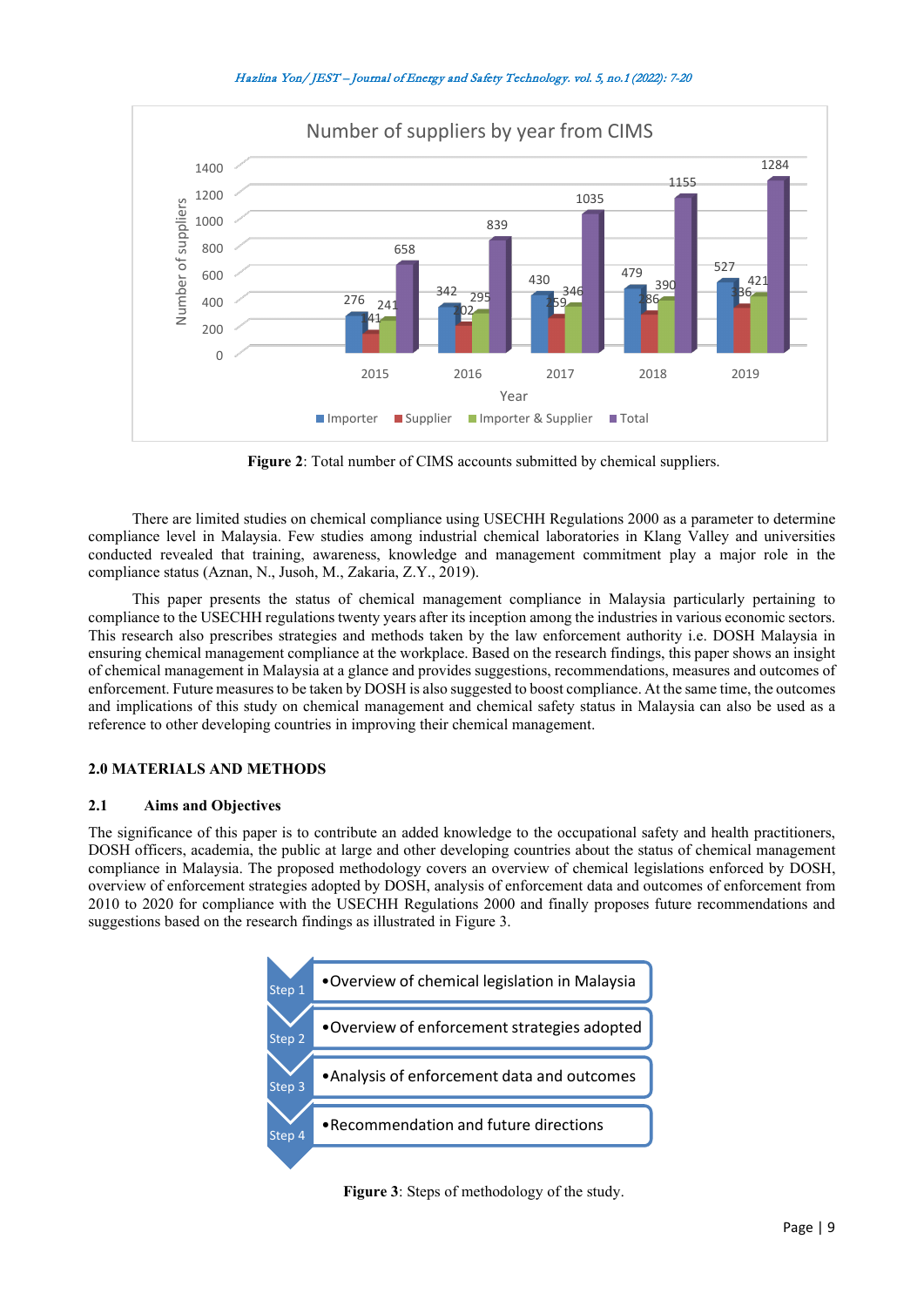## **2.2 Step 1: Overview of chemical legislations in Malaysia enforced by DOSH**

Under this step, an overview of chemical legislations in Malaysia enforced by the authority who is enforcing occupational safety and health (OSH) in the country will be investigated. This step aims to probe into OSH law, regulations, guidelines or code of practices related to chemical management. Most of the data for this step are taken from the authority's official website and personal communications with the OSH officers. Since this study covers chemical management, only specific legislation pertaining to chemical management at the workplace will be explored.

## **2.3 Step 2: Overview of Enforcement Strategies Adopted**

This step aims to analyse the enforcement strategies adopted by the authority in charge of OSH to ensure compliance with specific chemical legislations identified in Step 1. The strategies adopted and their manuals are gathered from the interviews with OSH technical committees and from the published open accessed reports.

### **2.4 Step 3: Analysis of Enforcement Data and Outcomes**

Step 3 aims to explore further results of enforcement data compiled by the osh enforcement authority. Each element or each provisions of the USECHH Regulations with the highest compliance and the least compliance will be analysed using Microsoft Excel. Punitive and persuasive actions taken by the authority will be probed further.

### **2.5 Step 4: Recommendations and Future Directions**

Step 4 is the most important section of this study since it will critically discuss the findings from Step 1 to Step 3 and propose future recommendations to boost compliance of the regulations. Any limitation or challenges faced during the USECHH Regulations enforcement will be explored in this step.

### **3.0 RESULTS**

## **3.1 Overview of chemical legislations in Malaysia enforced by DOSH**

DOSH, formerly known as the Factories and Machinery Department is a department under the Ministry of Human Resources, responsible for ensuring the safety, health and welfare of people at work as well as protecting other people from the safety and health hazards arising from the activities of all economic sectors. DOSH is enforcing two acts pertaining to chemical management. They are the Factories and Machinery Act (FMA) 1967 and the OSHA 1994. Legislations related to chemical management under the FMA 1967 are:

- i. Factories and Machinery (Leads) Regulations 1984
- ii. Factories and Machinery (Asbestos) Regulations 1986
- iii. Factories and Machinery (Mineral Dust) Regulations 1989

In 1994, OSHA was gazetted and the name of the Factories and Machinery Department also changed to DOSH. Parallel with the international programmes or movements towards enhancement of chemical management at that time, chemical legislations in Malaysia were also enhanced and expanded by promulgations of new chemical legislations. The legislations are as the following:

- i. Occupational Safety and Health (Control of Industrial Major Accident Hazards) (CIMAH) Regulations 1996
- Occupational Safety and Health (Classification, Packaging and Labelling of Hazardous Chemicals) (CPL) Regulations 1997 (revoked in 2013)
- iii. Occupational Safety and Health (Prohibition of Use of Substances) Order 1999
- iv. Occupational Safety and Health (Use and Standards of Exposure of Chemicals Hazardous to Health) (USECHH) Regulations 2000
- v. Occupational Safety and Health (Classification, Labelling and Safety Data Sheet of Hazardous Chemicals) (CLASS) Regulations 2013
- vi. Industry Code of Practice (ICOP) on Chemicals Classification and Hazard Communication 2014

Many chemical related guidelines have been published by DOSH to assist industries in complying to these regulations (DOSH, 2022). The guidelines are illustrated in Figure 4.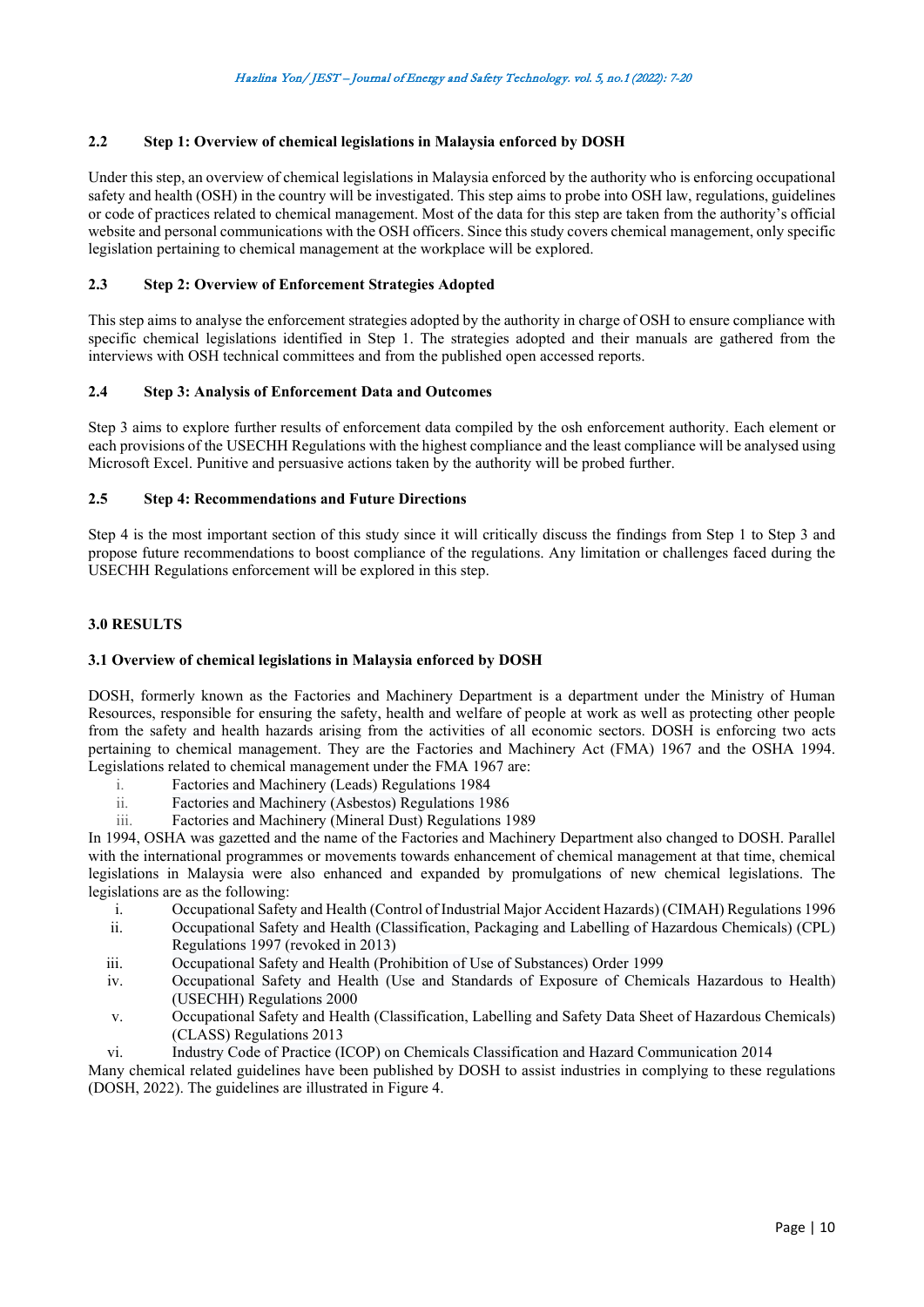

**Figure 4**: Chemical related guidelines published by DOSH.

Only the provisions of the USECHH Regulations 2000 will be elaborated in detail since the scope of chemical management in this study is referred to as compliance with the USECHH Regulations 2000. However, the CLASS Regulations 2013 is also briefly explained.

The CLASS Regulations 2013 stipulates duties of chemical suppliers to provide sufficient information on hazards of chemicals that they supply, so as to mitigate the risk of accidents happening in the workplace, thus providing a safe and healthy working environment and condition. The responsibilities of suppliers as stated in the CLASS Regulations are to classify hazardous chemicals, label and prepare Safety Data Sheet of hazardous chemicals, to do proper packaging and to submit chemicals inventory to the authority. In this regulation, suppliers are defined as persons who supply hazardous chemicals, and include principal suppliers (that is, suppliers who formulate, manufacture, import, recycle or reformulate hazardous chemical chemicals) and subsidiary suppliers (that is, suppliers who repack, distribute or retail hazardous chemicals) (Department of Occupational Safety and Health, 2021). Breach of each provision of the regulation by a supplier is a crime and punishable with a fine of maximum ten thousand ringgit or to imprisonment for a term not exceeding one year or to both.

On the other hand, the USECHH Regulations was gazetted in 2000 to provide a legal framework to control exposure of chemical hazardous to health at the workplace, to set workplace exposure standard in order to protect the health of the employees and others at the place of work and to promote excellence in management chemicals hazardous to health at all workplaces in Malaysia. The regulations applies only to workplaces where chemicals hazardous to health are being used at the place of work. Chemicals hazardous to health are defined as those chemicals with Permissible Exposure Limits listed in Schedule I or II of the regulations, chemicals classified under health hazard of CLASS Regulations, pesticides under Pesticides Act 1974, and scheduled wastes under Scheduled Waste Regulations 2005.

However, certain places of work are excluded from application of USECHH Regulations if the chemical substances used are radioactive materials, foodstuff, pharmaceutical products, or they are hazardous to health solely by virtue of their explosive or flammable properties, or solely because they are at a high temperature or pressure. If chemical is not listed in schedule I or II but was classified as hazardous under CLASS Regulations, this chemical will be covered under USECHH Regulations if it is used at workplace. The main provisions under the USECHH regulations are compulsory duties of employers at the place of work. The duties of employers are the following:

- a. Identification of chemicals hazardous to health;
- b. Ensuring workers exposed to chemicals well below permissible exposure limits;
- c. Conducting sssessment of risk to health;
- d. Take action to control exposure upon receiving the risk assessment report;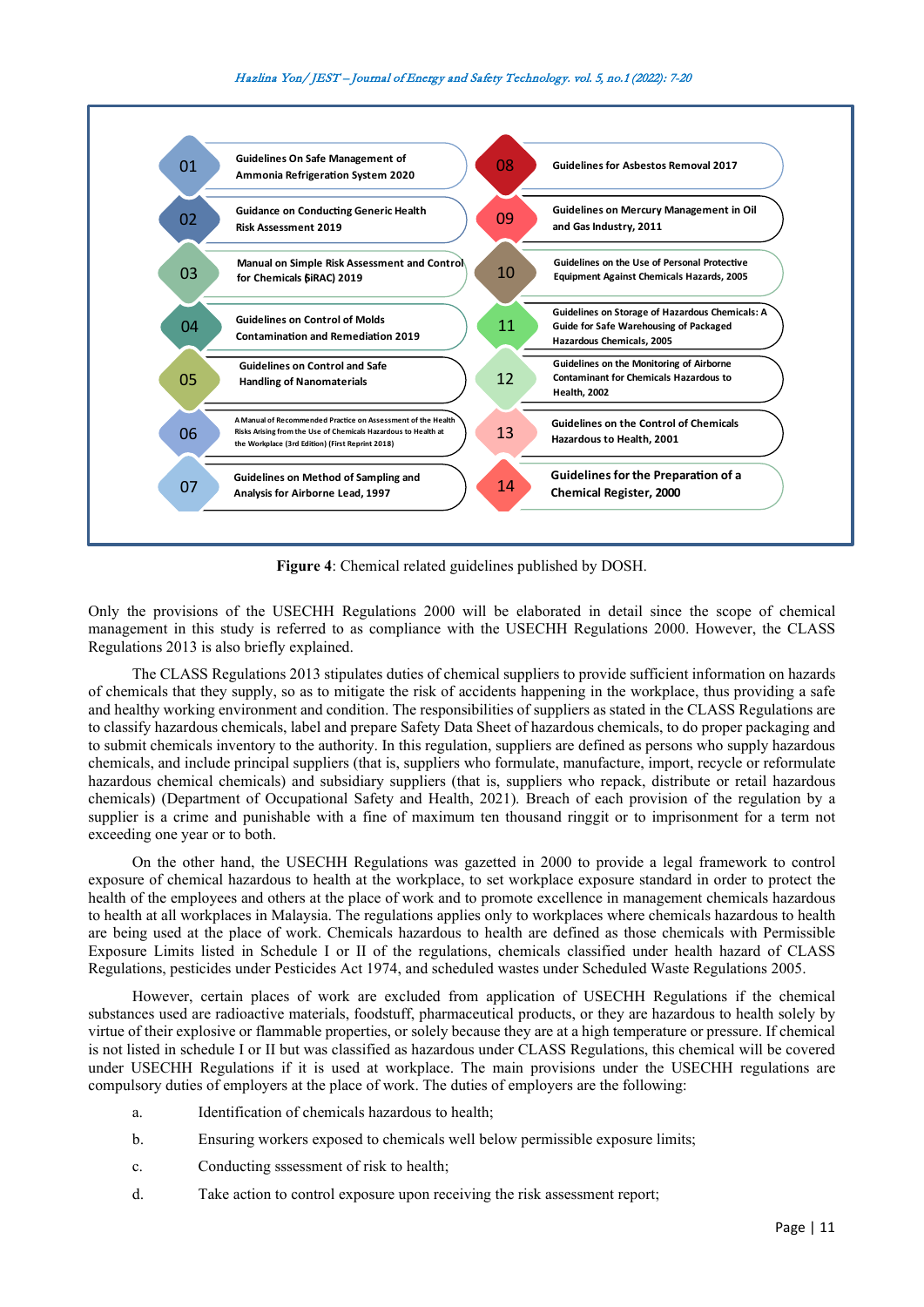- e. Labelling and Relabelling
- f. Provide information, instruction and training
- g. Conduct monitoring of the exposure at the workplace
- h. Conduct health surveillance;
- i. Conduct medical removal protection
- j. Putting up warning Sign
- k. Record keeping

Breach of each the provisions of the USECHH Regulations 2000 warranted for a maximum penalty of ten thousand ringgit or to imprisonment for a term not exceeding one year or to both. The place of work governed by OSHA 1994 are all economic sectors as illustrated in Figure 5, while the term" used" at work covers the use of chemicals during all processes from cradle to grave in the production, processing, handling, transport, storage, disposal and treatment. The place of work not covered by OSHA 1994 are those workers working on board ships governed by the Merchant Shipping Ordinance 1952, and the Merchant Shipping Ordinance 1960 of Sabah or Sarawak and the armed forces (Department of Occupational Safety and Health, 2021).

| <b>ECONOMIC SECTORS</b>                                    |
|------------------------------------------------------------|
| Manufacturing                                              |
| Agriculture, forestry and fishing                          |
| Utilities - electricity, gas, water, and sanitary services |
| Hotels and restaurants                                     |
| Finance, insurance, real estate and business services      |
| Public services and statutory authorities                  |
| Transport, storage and communication                       |
| Wholesale and retail traders                               |
| Mining and quarrying                                       |
| Construction                                               |

**Figure 5:** List of ten economics sectors which OSHA 1994 covers.

#### **3.2 Overview of Enforcement Strategies Adopted**

For the first time in history in 2001, DOSH was entrusted with the task of coming up with an effective strategy to enforce the newly gazetted USECHH Regulations. Industries were given a time frame of one year from the gazzeted date to implement the main provisions highlighted in the regulation. There are two types of enforcement for the USECHH compliance. The first type of enforcement is called USECHH Routine enforcement while the second type is called USECHH Operation. Enforcement strategies for the first group of operation was based on the economics sectors of the highest risk from the SOCSO's latest yearly report. Highest risk here refers to the highest number of accidents, or highest cases of occupational diseases or occupational poisonings (Personal Communications, 2021). For example, top three sectors of highest risk in Malaysia according to SOCSO's report for 2002 are manufacturing, agriculture and construction. The enforcement strategy for USECHH Operation for that year would be based on those three sectors.

A committee comprising of DOSH representatives from three states such as Selangor, Wilayah Persekutuan, Negeri Sembilan and representatives from the Chemical Management Division is formed to discuss on the enforcement strategies for the nationwide operations. The dates are normally fixed within a range of two weeks to complete the operations. Operations are conducted twice a year while routine enforcements can be conducted throughout the year. Results of the nationwide operations need to be submitted to Chemical Management Division for analysis. Each DOSH state office is also expected to do her own state analysis.

Content of the enforcement strategy for USECHH Operations is outlined in Figure 6 and will be disseminated to all state offices by January each year. The enforcement kit contains USECHH checklist and list of notices to be issued for non compliance. These checklists will be analysed for USECHH compliance. The mechanism of operations and follow-up is illustrated in Figure 7 to emphasize that those poor gradings need to be enhanced to a better grading before year end. Follow up enforcements' visits will be conducted to those workplaces of poor gradings. Subsequently, those with poor gradings will also be invited for engagement sessions to discuss on how to boost compliance.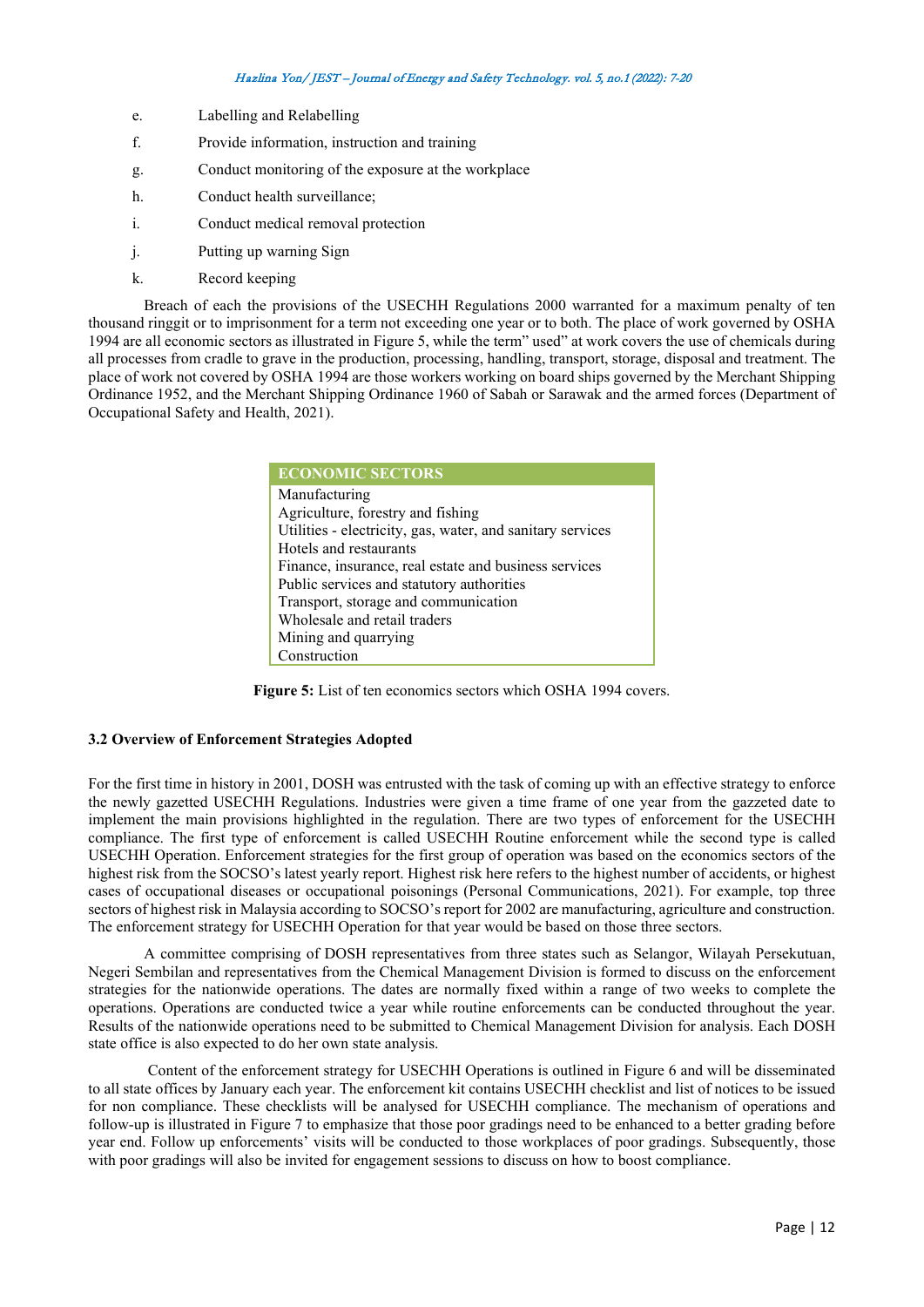| Part I                                                                                                        | Part II                                                                                                                       | Part III                                                                                                                |
|---------------------------------------------------------------------------------------------------------------|-------------------------------------------------------------------------------------------------------------------------------|-------------------------------------------------------------------------------------------------------------------------|
| •Objectives<br>• Enforcement Scope<br>• Date of Operation,<br>Target numbers<br>• Type of economic<br>sectors | •Involvement of<br>officers<br>• Enforcement Kit<br>• Mechanism of<br>Operations<br>• Follow up mechanism<br>for poor grading | • Format of report to be<br>submitted<br>• Mechanism for<br>punitive actions<br>• Engagement session<br>with industries |

**Figure 6**: Content of the USECHH Operations Enforcement strategy



**Figure 7**: Mechanisms of USECHH Operations and Follow-up enforcement

Alternatively, the strategy for USECHH Routine enforcement, is based on the respective states directors' prerogative. In Malaysia, there are 15 DOSH state offices and different states would have different economic resources. Hence, the USECHH Routine enforcement's strategy varies from one state to another. The routine enforcement is done regularly throughout the year by DOSH officers from the Industrial Hygiene Section of each state and DOSH officers from the DOSH Headquarters. Figure 8 demonstrates the economic sectors selected for the USECHH Operations' enforcement strategy from the year 2016 till 2019.



**Figure 8:** Economic sectors selected for USECHH Operations from 2016-2019.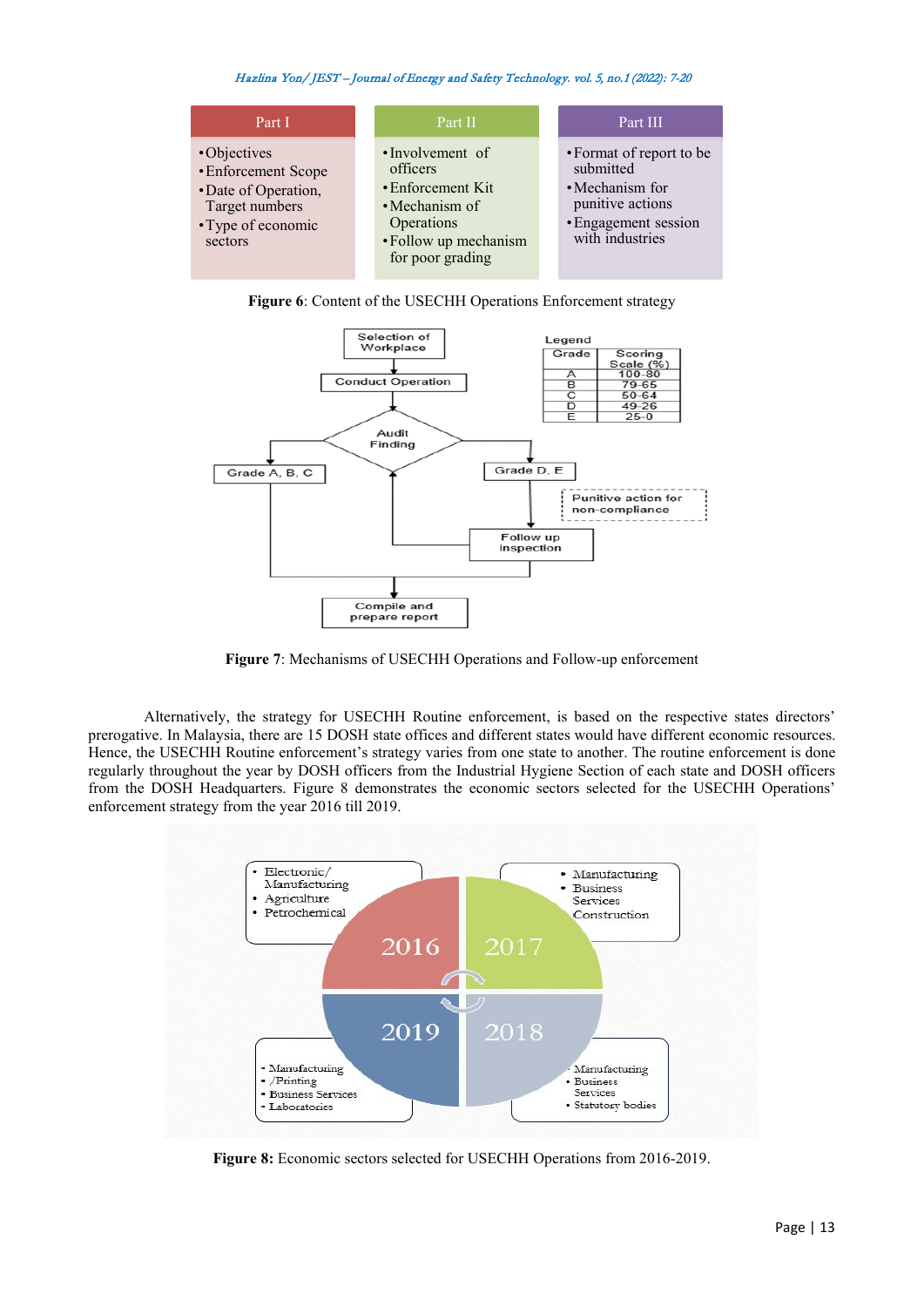For the subsequent year, the enforcement strategy for USECHH operations is normally iniated at the end of the year before the upcoming year. Postmortem of the previous operations will be carried out and will be considered for the next year enforcement strategy. Lessons learnt and feedback from the field enforcement will be scrutinized and integrated in the new upcoming strategy. From time to time, the strategy will be reviewed based on the highest risk economic sectors, other persistent factors and based on feedback from DOSH officers during their field enforcement.

However, in 2020, a new mechanism was introduced for those two types of USECHH enforcements due to the Movement Control Order (MCO) declared by the government. Self-assessment checklist was drafted and piloted by the OSH practitioners to test its reliability. This new innovation which comes with guidance notes for each element of USECHH provisions has been incorporated into the existing USECHH enforcement checklist. In April 2020, DOSH started to circulate this self-assessment checklist to the industries. Initially, selected industries were asked to fill up the self-assessment checklist and submit it upon completion with proof to the authority within stipulated time frame of two weeks to one month. Verification sampling is conducted upon receiving the results during the MCO by visiting the workplaces. This new norm checklist has been uploaded to the DOSH's website for industries to use after few pilots testing for reliability.

## **3.3 Analysis of Enforcement Data and Outcomes**

DOSH is currently using an online developed system named as MyKKP to provide online services to its clients such as registration and renewal of machineries, registration and renewal of competent persons, notification of accidents and also as data compilation for audits or enforcement activities conducted by DOSH (Department of Occupational Safety and Health, 2021). It is not feasible to gather USECHH enforcement data from 2001 till 2009 since this online system is only available in 2015. However, due to unforeseen circumstances, data entry for using the system was not made compulsory until April 2021. Hence, it should be expected that USECHH data gathered from MyKKP will not reflect the actual enforcement data.

For this study, data over the span of ten years from 2010 till 2020 was gathered from the Mykkp and yearly performance indicator by fifteen state offices throughout Malaysia. The compliance to USECHH 2000 regulation is graded by criteria such as A (100% - 80%), B (79 - 65%), C (64% - 50%), D (49% - 26%) and E (25% - 0%). During the MCO, USECHH enforcement activities are still conducted using the new innovation self-assessment checklist. Figure 9 shows the trend of grading obtained for the ten years enforcement of USECHH Regulations for both types of enforcements.



**Figure 9**: USECHH Compliance results from 2010 to 2020 for both types of enforcements- Data from MyKKP

Data from MYKKP shows that there was a total of 9712 workplaces inspected during USECHH enforcements from year 2010 to 2020 while 2530 out of 9712 workplaces were recorded for USECHH Operations from 2016 to 2020. The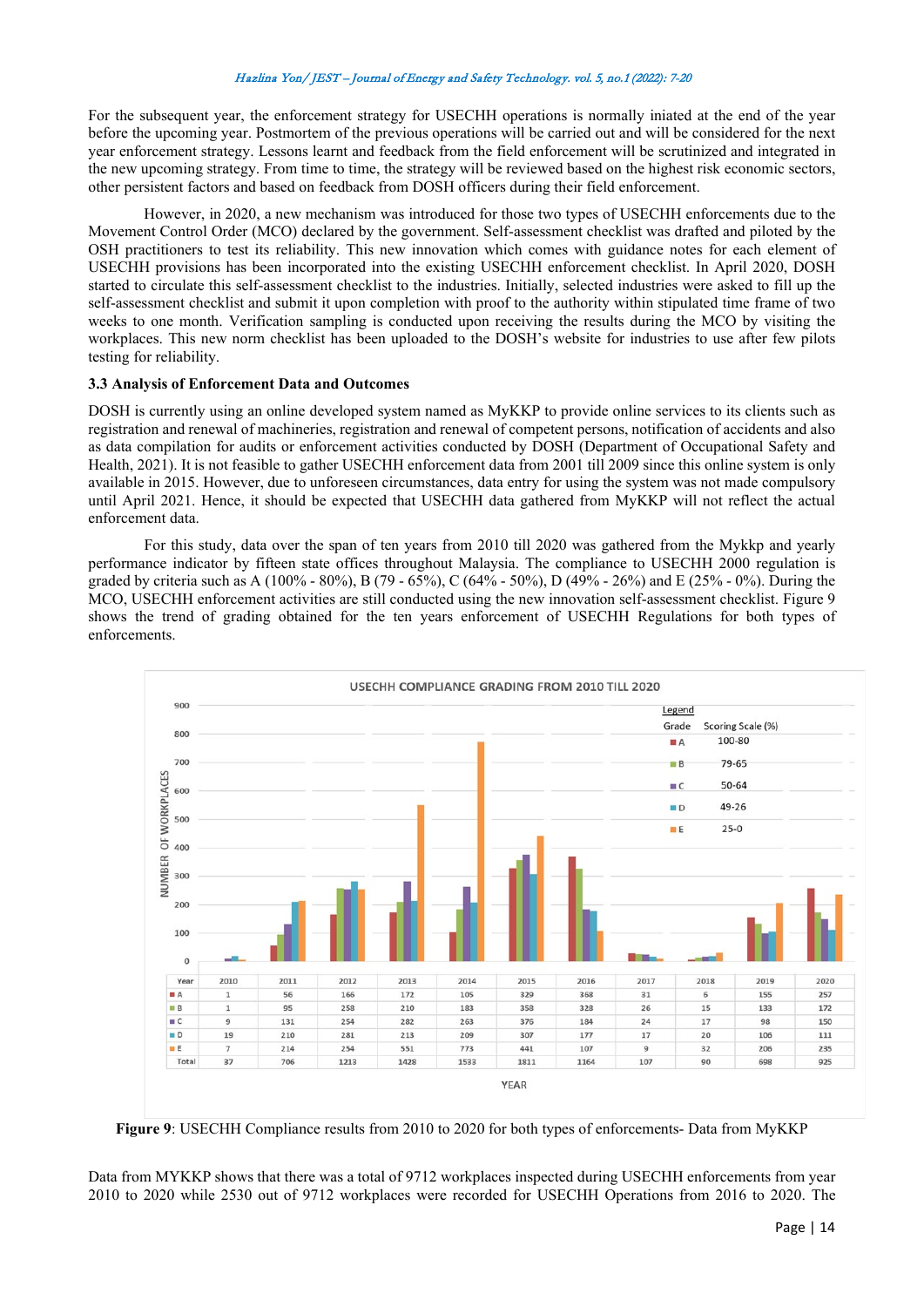compliance to the USECHH 2000 regulation is satisfactory if the workplace obtained at least grade C during the enforcement. About 54% workplaces were graded A to C and 46% were graded D to E during routine enforcement as tabulated in Table 1. These data is tabulated to emphasize the trend of grading.

| Year  | <b>Grade Satisfactory</b><br>(A to C) | <b>Grades</b><br>Unsatisfactory<br>(D and E) |
|-------|---------------------------------------|----------------------------------------------|
| 2010  | 11                                    | 26                                           |
| 2011  | 282                                   | 424                                          |
| 2012  | 678                                   | 535                                          |
| 2013  | 664                                   | 764                                          |
| 2014  | 551                                   | 982                                          |
| 2015  | 1063                                  | 748                                          |
| 2016  | 880                                   | 284                                          |
| 2017  | 81                                    | 26                                           |
| 2018  | 38                                    | 52                                           |
| 2019  | 386                                   | 312                                          |
| 2020  | 579                                   | 346                                          |
| Total | 5213                                  | 4499                                         |

**Table 1**: Compliance versus number of workplaces audited for for both type of enforcements.

*Source:* MyKKP, DOSH

From Table 1, low compliance data was observed for the year 2010, 2017 and 2018. This could be due to lack of data entry into the MyKKP system since USECHH data entry into the system was only made compulsory in 2021. Data gathered for all USECHH operations prior to April 2021 was from manual submission from all state offices. Data gathered was then analysed and tabulated for yearly reports. For this study, USECHH Operations data for 2016 till 2020 will be discussed in detail.

Figure 10 shows data gathered manually from all states offices during USECHH Operations for a span of five years (Chemical Management Division, 2020). The data from Figure 10 are for USECHH Operations alone while the tabulated data in Table 1 are for both type of enforcements. On the other hand, Figure 11 shows percentage compliance of USECHH Operations from data gathered in 2016 till 2020 from various state offices. The total number of workplace varies by year depending on the number of workforce for enforcement as well as the current priorities at that time. Year 2020 marked a reduction in workplaces visited physically due to the MCO even though self-assessment checklists were distributed. Data in 2020 was gathered from self-assessment checklists filled and returned which have been verified by DOSH officers. Feedback from industries varies during the MCO; this could be due to shortage of manpower and closure of the industries.



**Figure 10:** Number of workplaces audited vs grades for USECHH Operations 2016-2020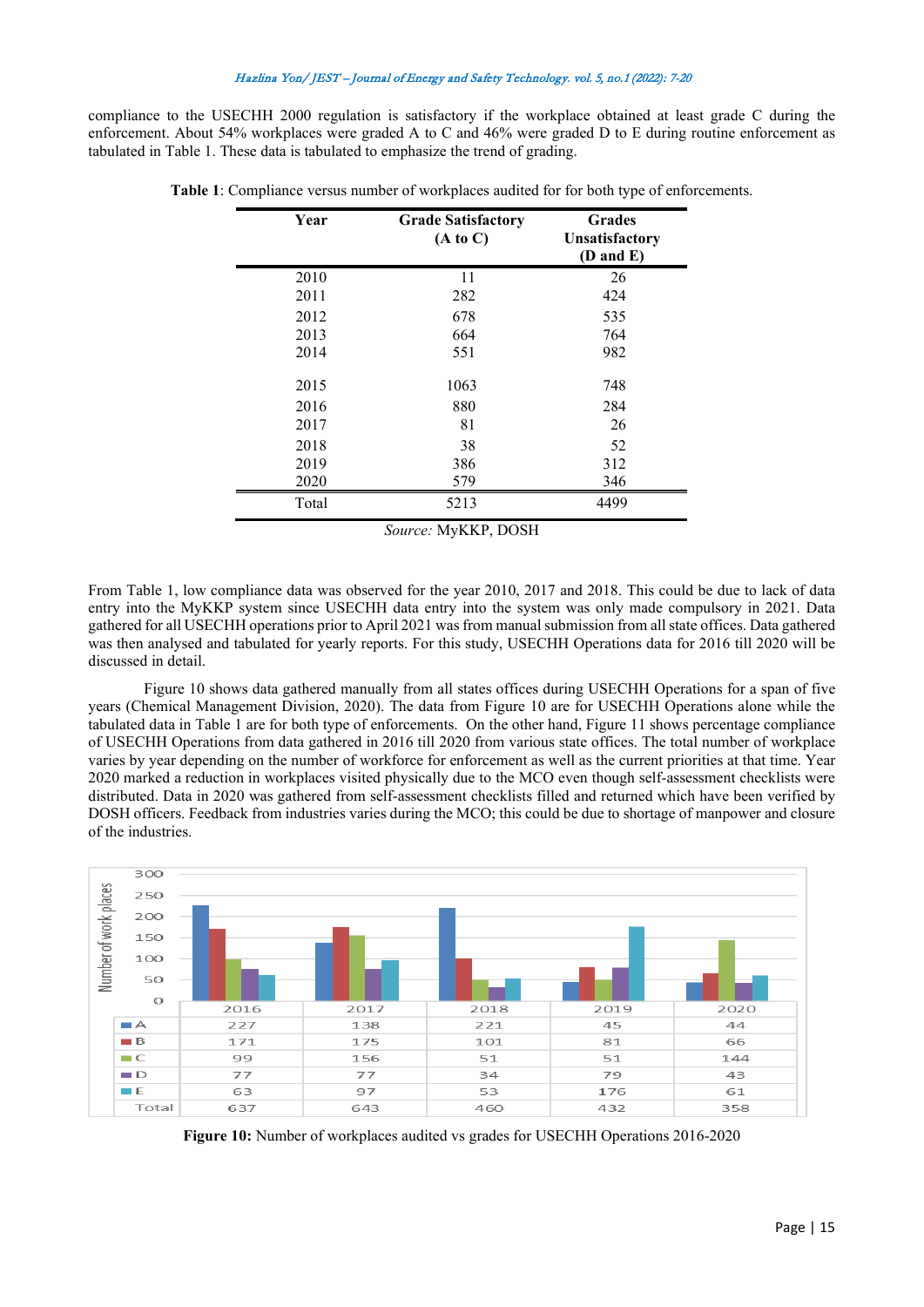



**Figure 11:** Percentage of Compliance from 2016-2020 for USECHH Operations

About 70% (1770) of the total workplaces inspected were graded A to C and 30 percent (760 workplaces) were graded D to E during the USECHH Operations enforcement from the year 2016 to 2020. Figure 11 shows that yearly average percentage of satisfactory compliance is higher than the percentage of unsatisfactory compliance over the span of five years. These results show significant improvement in the status of compliance of chemical management as compared to the beginning of its introduction in year 2000 where majority of the grades are unsatisfactory (Supoh, 2021).

Since each operation differed by sectors selected yearly, analysis by elements are done separately by sectors audited. For element analysis, data operation in 2019 was selected due to the repetitive sectors covered for this operation. Analysis of USECHH enforcement data specifies lack of compliance in the medical surveillance upon recommendations by chemical risk assessor. The results also show that noncompliance is common among the small and medium enterprises (SME). Analysis also show that elements which are commonly easier to comply are as depicted in Figure 12 and Figure 13. The elements are recordkeeping, labelling and relabelling, warning sign and training. The most difficult elements to comply by percentage are medical surveillance, health surveillance, exposure monitoring and chemical health risk assessment. It is found that chemical hazard identification via preparation of chemical register is lacking (47.7%) among these industries even though it is one of most important and the most inexpensive element to comply with. It can be emphasized that "information, instruction and training" element shows moderate results similar to preparation of chemical register. However, it incurs cost to employers as compared to preparation of chemical register.



**Figure 12:** Analysis by element for overall USECHH Operation No. 2 in 2019 (for laboratories and service sectors)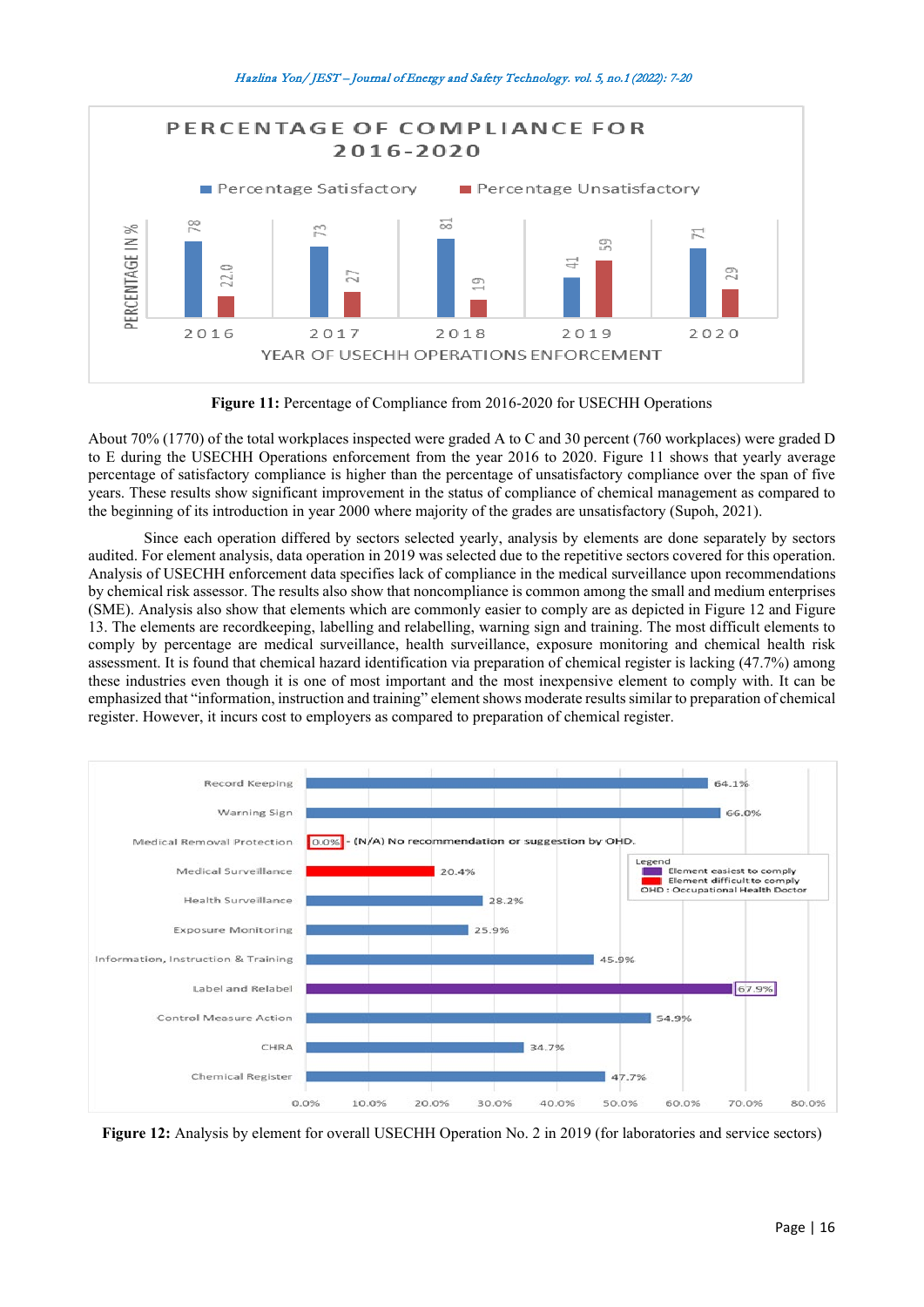It is envisaged that the four worst compliance in both Figure 12 and Figure 13 could possibly be due to the cost incurred to engage competent persons to conduct chemical health risk assessement (CHRA), medical surveillance, health surveillance and chemical exposure monitoring at the workplace upon receiving the CHRA report from the chemical risk assessor. It was expected that there should be an improvement in compliance for these two sectors i.e service sector and laboratories, since these were two repetitive sectors covered in 2015 and 2018. The four worst compliances remained the same in 2019.



**Figure 13**: Analysis by element for USECHH Operation No. 2 in 2019 (service sector only)

## **3.4 Analysis of Punitive Actions Imposed on Organisations**

In the strategies adopted by DOSH as outlined in Figure 6, punitive actions are imposed to those who breached any of the elements in the USECHH Regulations. Types of actions taken by DOSH for breaches of the USECHH Regulations provisions are issuance of instructions letters, issuance of improvement notices which need to be complied with within stipulated timeframe, issuance of prohibition notices and legal prosecution. It was found that most of the improvement notices issued were for failure to prepare chemical register and failure to perform CHRA at the workplace. The number of punitive actions taken during enforcement of USECHH Regulations shows an irregular trend as depicted in Table 2. Most numbers of punitive actions taken was in 2019 with 47 court cases. Table 3 reveals top ten worst compliance elements with the number of punitive actions issued during the USECHH Operations in 2019 (Chemical Management Division, 2019). A study on OSH Officers' perception towards imposing punitive actions against errand employers in manufacturing settings in Malaysia revealed that OSH Officers were keen on imposing persuasive actions (issue directive letters, issue notices) rather than taking punitive actions (offering compounds and bring to court) (R. Hasan et. al, 2020).

|  | Table 2: Number of punitive actions taken against USECHH enforcement year |
|--|---------------------------------------------------------------------------|
|--|---------------------------------------------------------------------------|

| Year                      | 2015 | 2016 | 2017 | 2018 | 2019 | 2020    |
|---------------------------|------|------|------|------|------|---------|
| No of punitive<br>actions | 10   | . .  |      |      |      | $\cdot$ |

In Malaysia, for the manufacturing sector, SMEs are defined as firms with sales turnover not exceeding RM50 million or number of full-time employees not exceeding 200. For the services and other sectors, SMEs are defined as firms with sales turnover not exceeding RM20 million or number of full-time employees not exceeding 75 (SME Corporation, 2021).

**Table 3:** Top ten worst compliance elements with number of notices issued

| Type of non compliance element | <b>Number of Notices</b><br><b>Issued</b> | Percentage |
|--------------------------------|-------------------------------------------|------------|
| Prepare chemical register      | 39.                                       | 29%        |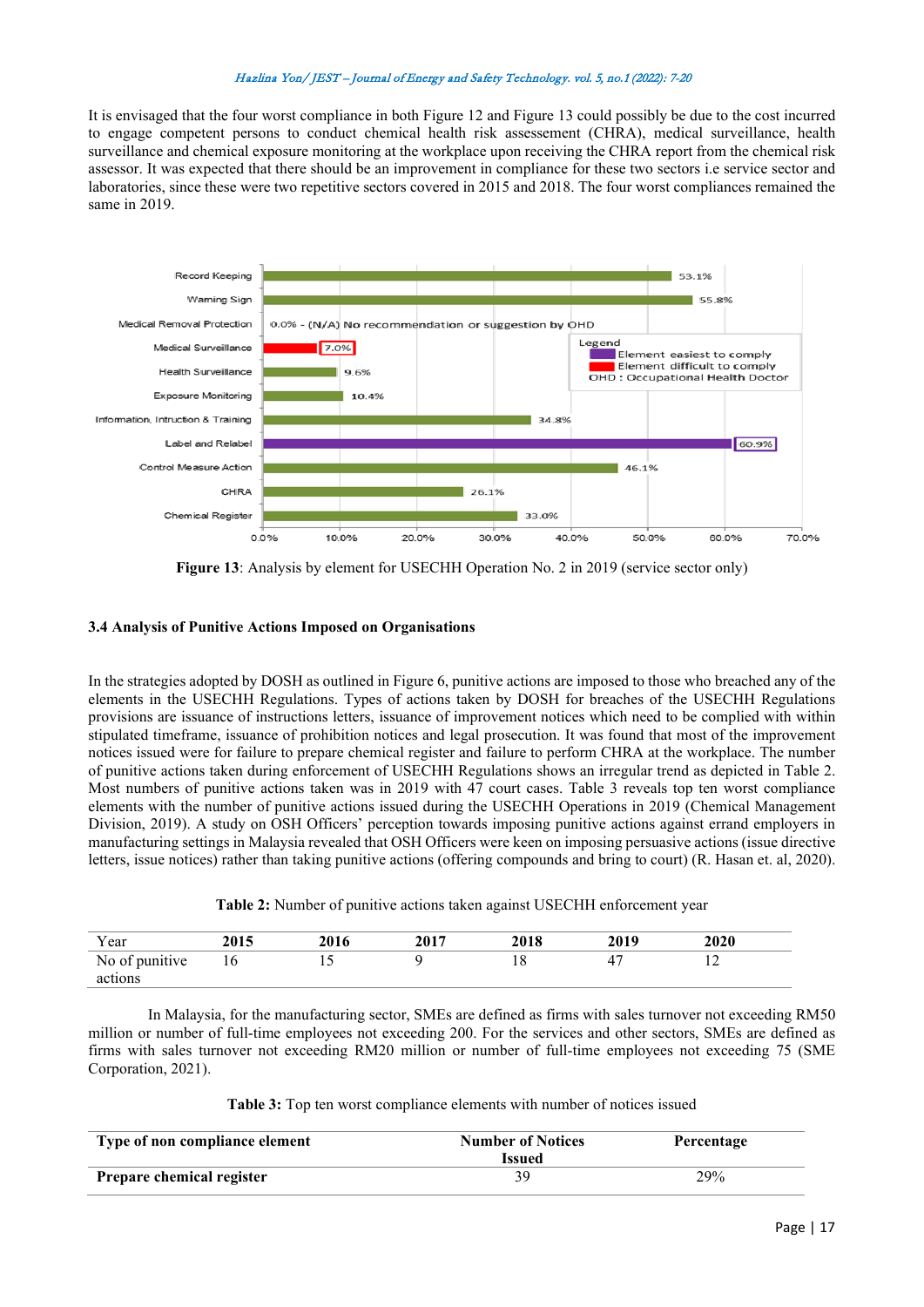|  |  |  |  |  |  |  | Hazlina Yon/ JEST – Journal of Energy and Safety Technology. vol. 5, no.1 (2022): 7-20 |  |  |  |  |
|--|--|--|--|--|--|--|----------------------------------------------------------------------------------------|--|--|--|--|
|--|--|--|--|--|--|--|----------------------------------------------------------------------------------------|--|--|--|--|

| <b>CHRA</b>                                         | 40  | 29.9% |
|-----------------------------------------------------|-----|-------|
| <b>Exposure Monitoring</b>                          | 6   | 4.5%  |
| <b>Warning</b> sign                                 | 8   | 5.9%  |
| Training                                            | 6   | 4.48% |
| <b>Reassessment</b>                                 | 3   | 2.24% |
| <b>OSHA 1994</b>                                    | 7   | 5.22% |
| <b>Maintenance of Engineering Control Equipment</b> | 9   | 6.72% |
| Medical surveillance programme                      | 3   | 2.24% |
| <b>Others</b>                                       | 32  | 9.7%  |
| <b>Total</b>                                        | 153 | 100%  |

For USECHH Operation No. 2 in 2019, the number of workplaces audited was 197. Analysis of the size of industries involved in the 2019 operations revealed that satisfactory grades (A, B or C) are higher in percentage in industries which employ more than 400 workers while unsatisfactory grades (D or E) can be found mostly in industries having less than 40 workers as tabulated in Table 4 and as illustrated in pie charts in Figure 14.



**Figure 14**: Pie charts of industry size and compliance.

|  | Table 4: Size of industry versus Percentage Compliance for USECHH Operations No. 2 in 2019. |  |  |  |  |  |
|--|---------------------------------------------------------------------------------------------|--|--|--|--|--|
|--|---------------------------------------------------------------------------------------------|--|--|--|--|--|

|            | Size of Industry | A      | в        | C      | D      | Е        |
|------------|------------------|--------|----------|--------|--------|----------|
| Percentage | $<$ 40           | 3.85%  | 11.54%   | 7.69%  | 17.69% | 59.23%   |
|            | 40 - 400         | 14.29% | 25.40%   | 11.11% | 12.70% | 36.51%   |
|            | >400             | 25.00% | $0.00\%$ | 25.00% | 50.00% | $0.00\%$ |

# **3.5 Analysis Of Activities Introduced By DOSH To Increase Compliance**

Over the span of twenty years, DOSH enforcement strategies have undergone the twist and turns of changes in policies, new introduction of circular for noncompliance elements and the introduction of Enforcement Uniformity Model, innovative mechanisms, and tools such as guided checklist with infographic, promotional materials, and the introduction of smart digital technology through Industry Revolution 4.0 such as MyKKP in order to boost productivity growth in daily enforcement activities. Various methods of enforcement have been developed to cater for these changes. Method of enforcements implemented by DOSH are: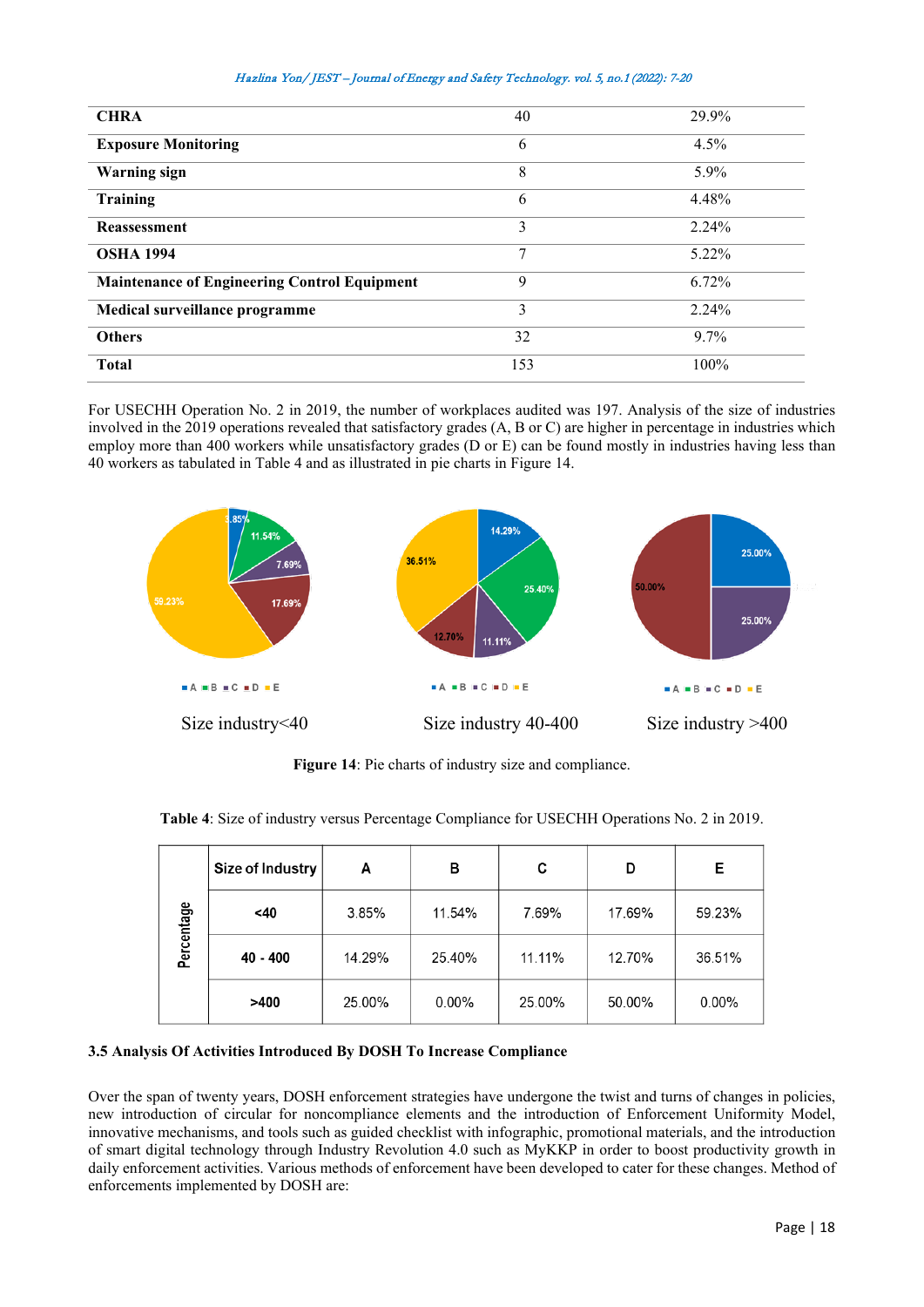- a. Nationwide operations within stipulated timeframe, use of checklist which summarizes all the main USECHH provisions
- b. Focus on economic sectors of highest risk
- c. Engagement sessions with industries before and after operations
- d. Follow-up audits for those with unsatisfactory grades
- e. Issue instruction letters and notices (improvement or prohibition) for poor compliance
- f. Impose punitive actions on non-compliance or errand employers
- g. Self-assessment checklist with infographic and guidance notes introduced during MCO
- h. Use of online developed system i.e., MyKKP to capture all enforcement data starting from year 2015 and for monitoring of enforcement activities.

Repeat offenders are prosecuted or compounded while first timers would normally be given improvement notices or directive letters.

### **4.0 DISCUSSIONS AND RECOMMENDATIONS**

The findings of this study for five years (2016-2020) from Figure 11 revealed that USECHH compliance during enforcements shows higher satisfactory grades (70%) than the unsatisfactory grades (30%). The compliance has transformed into a positive phase over the years since its first inception even though in 2019 unsatisfactory grades are higher. Both types of enforcements potrayed a slightly higher satisfactory compliance than the non satisfactory compliance as depicted in Table 1. Analysis of data from various operations of five years also depict similar trend. It is not feasible to actually compare the compliance trend yearly because the economic sectors selected for enforcement varies by states and by the risk priorities. However, comparing the gradings within each year shows that percentage of satisfactory grades are mostly higher than the unsatisfactory grades. Both results show significant improvement in the status of compliance with chemical management legislation in the country as compared to the beginning of its introduction in year 2000.

The USECHH Regulations require employer to assess the risks to health arisng from chemical hazardous to health used at the workplace. Unfortunately, this is one of the worst least complied with by the industries. Without risk assessment, majority of the USECHH provisions could not be implemented at the workplace. Hazard identification is one of the first step in any chemical organisation. Chemicals hazards need to be identified and rated before any risk assessment can be conducted. This will eventually lead to unsatisfactory compliance status.

The mechanism and strategies of USCEHH enforcements adopted by DOSH have been reviewed over the years and the follow-up visits seem to have an impact on the improvement of compliance. It was found that those industries issued with persuasive actions or punitive actions coupled with follow-up audits show an improvement in compliance. Data for 2020 is an indicator of enhanced compliance since enforcement in year 2020 only covered follow-up visits. From Table 2, it was found that punitive actions taken by DOSH is too small i.e., four percent (101/2530) if compared to the numbers of workplaces audited during the range of 2016 to 2020.

It was observed that the method of enforcement adopted by DOSH varies from the soft approach of having engagement sessions before and after each operation, guiding industries on documentations required before the enforcements during engagements down to taking persuasive actions and punitive actions against errand employers or organisations. Repeat offenders are found to be prosecuted or compounded while first timers were given improvement notices or directive letters. However, the percentage of punitive actions taken by DOSH is too small as compared to the number of workplaces audited. Research on OSH officers' perception that punitive actions are cumbersome which require expertise, knowledge and experience to open investigation papers to court confirmed this finding (Hasan, R, et. al, 2020).

Through enforcement activities among SMEs conducted by the DOSH, SMEs are found to be lacking in occupational safety and health (OSH) knowledge, lacking in financial support to implement OSH programmes as well as lack of proper coordination on OSH (DOSH, 2020). This is consistent with the findings of this study as illustrated in Figure 14. Unsatisfactory percentage is higher in companies with less than 400 workers. Hence, it is imperative for the tripartite organisations such as government, employers' associations and employees, to work together to assist SMEs.

With the online developed system available to capture all enforcement data, DOSH would be able to prepare data profiling for each economic sectors and workplaces. However, human intervention is still required to anticipate and plan for future changes in the system. The system might not be fully utilised as can be observed from the data prior to 2015 due to certain unforeseen circumstances and limited budget. Future direction introduced as in 2021 is for all OSH activities in the online system to be fully utilised and will be subsequently linked to department's key performance indicators.